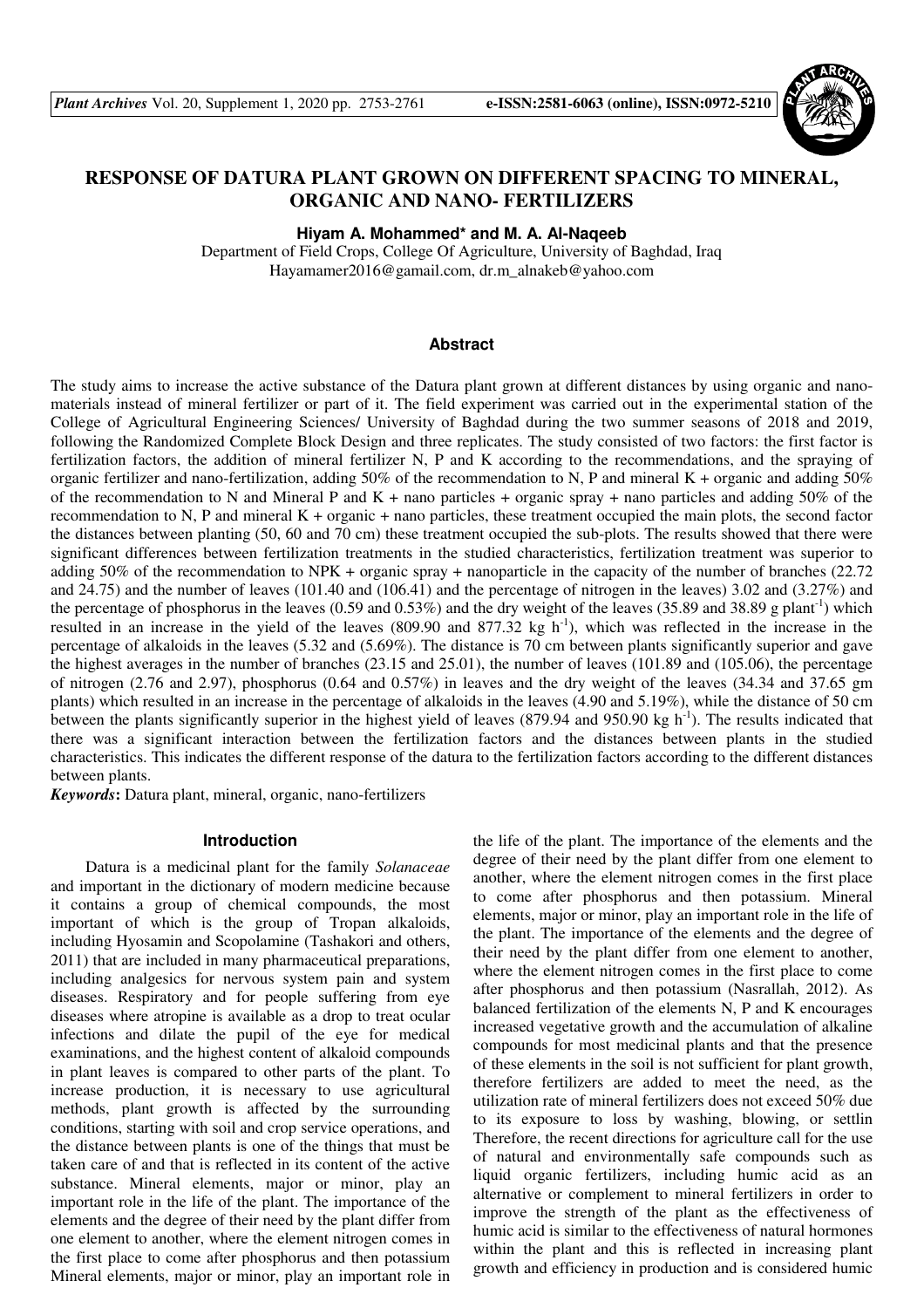acid is safe and highly soluble in water and does not leave any harmful effects on the plant and nano-fertilizers are characterized by their ease of application and use in less quantities as a suitable alternative to traditional fertilizers for easy absorption by plants and soil. They were called smart fertilizers because they are efficient in the use and codification of nutrients (Boopati and Chinnamuthu, 2010) which means targeting fertilizers to places of need in the soil or the Plant (Nair *et al*., 2010). As the technology of using nano-fertilizers provides nutrition to the plant in a scientific manner without pollution, and the nano-fertilizer has an important role in plant nutrition, whether it has been sprayed on the vegetative system or added to the soil, including an increase in the activity of photosynthesis by increasing the leaf content of chlorophyll and increasing resistance to diseases and increasing the active substance in the Plant (Guru *et al*., 2015). The use of nano-fertilizer as a substitute for conventional fertilizers or as carriers for their components has several advantages, such as the ability to control the orientation process and transport compounds to the target locations in the plant, whether they are roots, leaves or fruits (Boehm *et al*., 2003). Al-Anbari (1999) when studying Datura plant with three distances between plants 40 cm, 50 cm and 60 cm, indicated that there were significant differences in the number of leaves in the plant superior the third treatment in giving the highest average of 687.5 leaves. Plant compared to the first distance that gave 236,333 leaves Plant and the highest dry weight of the leaves was achieved at a distance of 60 cm with an average of  $0.420 \text{ kg plant}^{-1}$  and the percentage of alkaloids in the leaves was 0.264% compared to a distance of 40 cm that gave the lowest average. Al-humaid (2003) when studying the effect of adding five levels of compound fertilizer NPK (100, 200, 400, 600 and 800 kg  $h^{-1}$ ) in addition to the control treatment (not adding fertilizer) for the type of *Datura innoxia* where he gave the rate of adding  $600 \text{ kg h}^{-1}$  has the highest average number of leaves in the plant 160.27, the dry weight of the leaves 62.61 g and the percentage of alkaloids in the leaves is 1.93% compared to the comparison treatment that gave the lowest averages. Al-Qaisi (2015) significant increase when adding three levels of humic acid, which are (1, 2 and3) kg dunam<sup>-1</sup>, the level of adding 3 kg dunam<sup>-1</sup> gave the highest averages in the percentage of nitrogen in the leaves 3.42% and the percentage phosphorus in the leaves is 0.67% and the percentage of potassium in the leaves is 2.50% compared to the control treatment that gave the lowest values to the above characteristics. This experiment aims to increase the active substance of the datura plant by using organic and nanofertilizer instead of mineral fertilizer or part of it and under different agricultural distances.

#### **Materials and Methods**

A field experiment was conducted at the research station of Field Crop, College of Agricultural Engineering Science–University of Baghdad–Al–Jaderyah during the summer season of 2018 and 2019. The field was prepared by the plowing twice vertically, using mold board plow and the soil was smoothed and settled then canals were ditched, Datura seeds obtained from the Medicinal Plants Unit of the College of Agricultural Engineering Sciences-University of Baghdad were washed with running water for 24 hours and then soaked in GA3 concentration of 750% American origin 99% (Al-Hatimi and Bashir, 2009) by dissolving ethyl alcohol concentration of 50% and then put on The thermal

magnetic mixer until complete melting and at a temperature of 75 °C. Then complete the volume to 1 liter and for 12 hours to remove the germination inhibitors. The experiment was carried Randomized according to the complete block design (RCBD) with split plot order consisted of three replicates. The area of the secondary plot was  $3 \text{ m} * 3 \text{ m}$ , included two factors the first fertilizing factors which included NPK mineral according to the recommendations for nitrogen 300 kg N  $h^{-1}$  (Mahdawi, 2004) source from urea 46% N added in two stage before planting and one month after planting, phosphorus  $220 \text{ kg } P$ . h<sup>-1</sup> (Qutb, 1979) Source: Mono superphosphate  $21\%$  P<sub>2</sub>O was added below the planting line, potassium 100 kg  $Kh^{-1}$  (Qaisi and Aqeel, 2016) Source from Potassium Sulfate  $43\%$  K<sub>2</sub>SO<sub>4</sub> in two stage before planting and one month after planting, respectively. Spray organic fertilizer humaic acid concentration of (1 ml. Liters<sup>-1</sup>) on the vegetative system after one month and  $60$ days after planting. Spray the liquid nano-fertilizer for nitrogen, phosphorus and potassium NPK (20-9-10%) obtained from Iran (FanAvar Sepehr Parmis) company on the vegetable total after a month and 60 days after planting at a concentration of 1 ml  $1<sup>-1</sup>$ . Nano-fertilizer was examined with the AFM atomic force microscope, which is a microscope that gives accurate information about the surface of the sample at the atomic level (the average grain size) in the laboratories of the College of Science/Department of Chemistry / University of Al-Nahrain. The average diameter of the nitrogen fertilizer sample was 30.50nm, the phosphate fertilizer sample was 60.75nm, and the potassium fertilizer sample was 25.01 nm. Experimental units included different treatments of fertilizers (the main factor) which are fertilizing parameters for N, P and K mineral according to recommendations and give the code F0 promised control treatment, spray the organic fertilizer gave the code F1, spray the nano fertilizer give the code F2, add 50% of the recommendation For N, P and K mineral + organic give the code F3, add 50% of the recommendation for N, P and K mineral  $+$  nano give the code F4, organic spray  $+$  nano give the code F5, add 50% of the recommendation to N, P and K Mineral + Organic + Nano-given F6., The second secondary factor is the distances between plants (50, 60, 70) cm. The distance is 60 cm. The comparison treatment is as recommended by Al-Anbari (1999). Symbols gave (D1, D2, D3), leaving a space of 1.5 m between the plot to avoid any effect on nearby plots. The indicators of vegetative growth were measured at the beginning of flowering stage, days after 70 from planting, by taking 5 plants randomly from the middle rows for each plot for following characters :Number of branches , Number of leaves mean , Percentage of nitrogen in the leave estimated nitrogen according to the Kildal method using the Micro-Kjeldahl apparatus (Haynes, 1980) was extracted, Percentage of phosphorus in leaves using a Spectrophotometer device at a wavelength of 882 nm according to the Page and others method (1982), dry weight of leaves, yield leaves :-

calculated from the following equation :

$$
Yield leaves = \frac{Dry weight of leaves \times Plant density}{1000}
$$

and Percentage of alkaloids in leaves calculated and expressed as a percentage of weight of sample analyzed (Harborne, 1973; Ijarotimi *et al.*, 2013).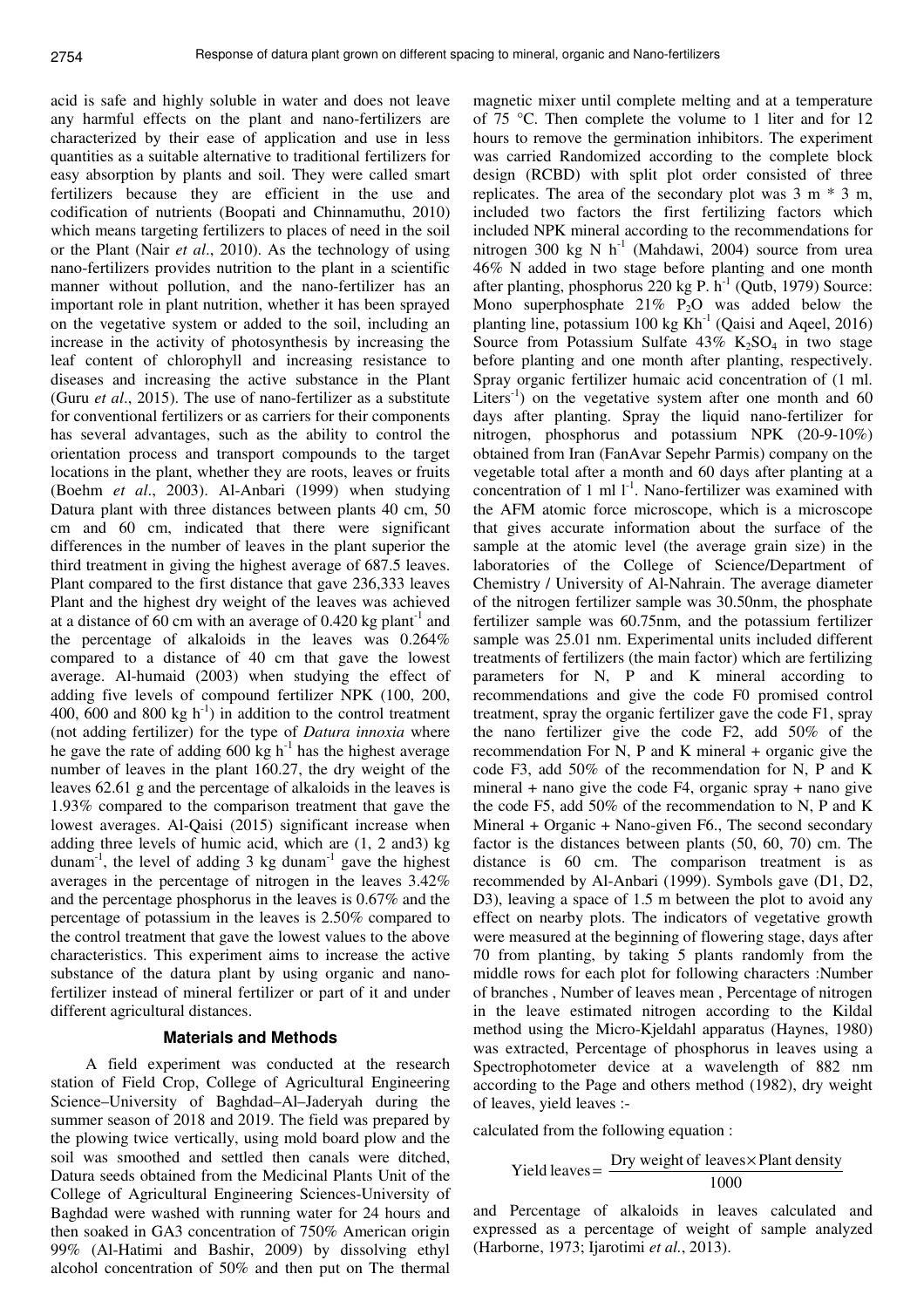# **Results and Discussion**

# **The number of branches in the plant**

Shows table 1 that there was a significant effect of fertilizer treatments and the distance between plants and the interaction between them in the number of branches in the plant. The treatment F6 gave the highest rate was 22.72 and 24.75 compared to the treatment F1 fertilizer which gave the lowest Rate for this quality was 13.95 and 16.08 plant  $branches<sup>-1</sup>$  for the two seasons respectively. The reason for the superiority of the treatment F6 may be attributed to the complementary role of the mineral fertilizer added to the soil and the nano and organic fertilizer add spray on the plant, as these fertilizers collectively Increased availability of nutrients and provide the raw materials necessary for cell division, growth and development by increasing the rate and rates of reactions, enzymatic activity and efficiency Carbon representation, which may be due to the advantages of organic fertilizers and nano-fertilizers that help penetrate plant tissue and increase the rate of absorption and thus perform a better nutritional role within the tissues (Ali and Hayawi, 2017), Which may contribute to stimulating new growth sites in the plant, including buds that develop into new branches. The results of the table show significantly superior distance between plants giving D3 cm highest average of 23.15 and 25.01 compared with the distance of D1 cm that gave the lowest rate of 13.95 and 15.68. The reason for the increase in the number of branches at the wide distance may be due to the provision of appropriate environmental factors and the low of competition for these factors and to the better growth and spread of the root system of the plant and thus the formation of the largest number of peaks and this in turn works to manufacture cytokines that work to break the apical sovereignty Encouraging the formation of branches in the plant (Al-Hassan, 2016). Show the results of the table that the fertilizer treatment F6 with a distance of D3 gave the highest rate 27.84 and 30.39 while the fertilizer treatment F1 with a distance of D1 gave the lowest rate of 10.42 and 11.89 for the two seasons respectively.

#### **The number of leaves in the plant**

Fertilization treatments and distances between of plants and their interaction significantly affected the number of leaves per plant and for both seasons table 2. The of fertilizer treatment F6 recorded the highest average for this trait 101.40 and 106.41 leaves of plants<sup>-1</sup> while F1 treatment which gave the lowest mean for this trait was 85.52 and 88.43 leaf<sup>-1</sup> for the two seasons respectively. The superiority of the F6 treatment is due to the equivalent of adding organic and nano fertilizer from the mineral fertilizer recommendation by half in increasing the readiness of the elements, which is reflected in the vegetative growth of the plant, including the number of leaves and to the positive role in the superiority of this treatment to give the highest number of branches in the plant table 1 While we note that the treatment of spraying organic fertilizer only F1 without adding mineral fertilizer gave the lowest rate for this trait, which leads to the importance of balanced fertilization while reducing the addition of mineral fertilizers. The results of table 2 show distances between plants have a significant effect on the number of leaves in the plant as It gave a distance of D3 cm higher average of 101.89 and 105.06 plant leaves $^{-1}$  compared to the minimum distance of D1 cm which gave the lowest average of 83.92 and 89.66 leaves<sup>-1</sup>. This could be due to that wide space distance between plants has less competition for plant members for the nutrients requirements necessary for plant growth, and thus growth is good and there is more opportunity to increase the number of leaves, while plants grown at narrow distances suffer from intense competition for growth requirements from water and nutrients. This is in line with what Anbari found (1999), which indicated an increase in the number of leaves in the plant at the most spaced distance between plants. Show the results of the table that the plants grown between distance of D3 cm the inequities when adding fertilizer treatment F6 to them had given the highest average for this trait 110.84 and 113.00 plant leaves $^{-1}$  while plants grown between distance of D1cm when F1 fertilizer treatment gave the lowest mean of this trait 77.38 and 80.36 leaves per plant<sup>-1</sup> respectively for both seasons.

### **The percentage of nitrogen in the leaves**

The results of table 3 show the significant effect of both fertilization factors and the distance between plants and their interaction on the percentage of nitrogen in the leaves of plants for both seasons. Fertilizer treatment F6 recorded the highest mean of 3.02 and 3.27% compared to the treatment of F1 which gave the lowest average for this quality of 2.01 and 2.30% for the two seasons respectively. The increase may be due to the fact that the plants that were sprayed in the vegetative stage of the organic fertilizer, which is a source of major nutrients and nano-fertilizer, increased supply of the elements, especially nitrogen, as the fertilizers work in their nanoparticles by stimulating the activities of the enzymes responsible for the transport of mineral elements from their absorption sites to plants parts (Grover *et al*., 2012), Thus it enhances its absorption in the plant better efficiently in addition to the action of mineral fertilizer as nanomaterials contribute to stimulating the plant to absorb mineral elements from the soil all of these factors combined led to an increase in the percentage of nitrogen in the leaves. The distance between of plants D3 cm achieved the highest average rate for this trait of 2.76 and 2.97% compared to the distance of D1 cm which gave the lowest average for this trait of 2.40 and 2.55% for the two seasons respectively. This may be attributed to the less competition between plants for growth factors, including nutrients, and thus an increase in the absorption of elements, including nitrogen, which was reflected in the increase in the percentage of nitrogen in the leaves. Shows the results of the table that significant effect of the interaction between the study factors. The treatment F6 when adding to the distance between plants D3 cm giving the highest average of 3.23 and 3.54% compared to the treatment of the fertilizer spray F1 to the distance between plants that gave the lowest average 1.85 and 2.05% for both seasons.

## **The percentage of phosphorus in the leaves**

The results of the averages table 4 indicate that there were significant differences between the fertilizer treatments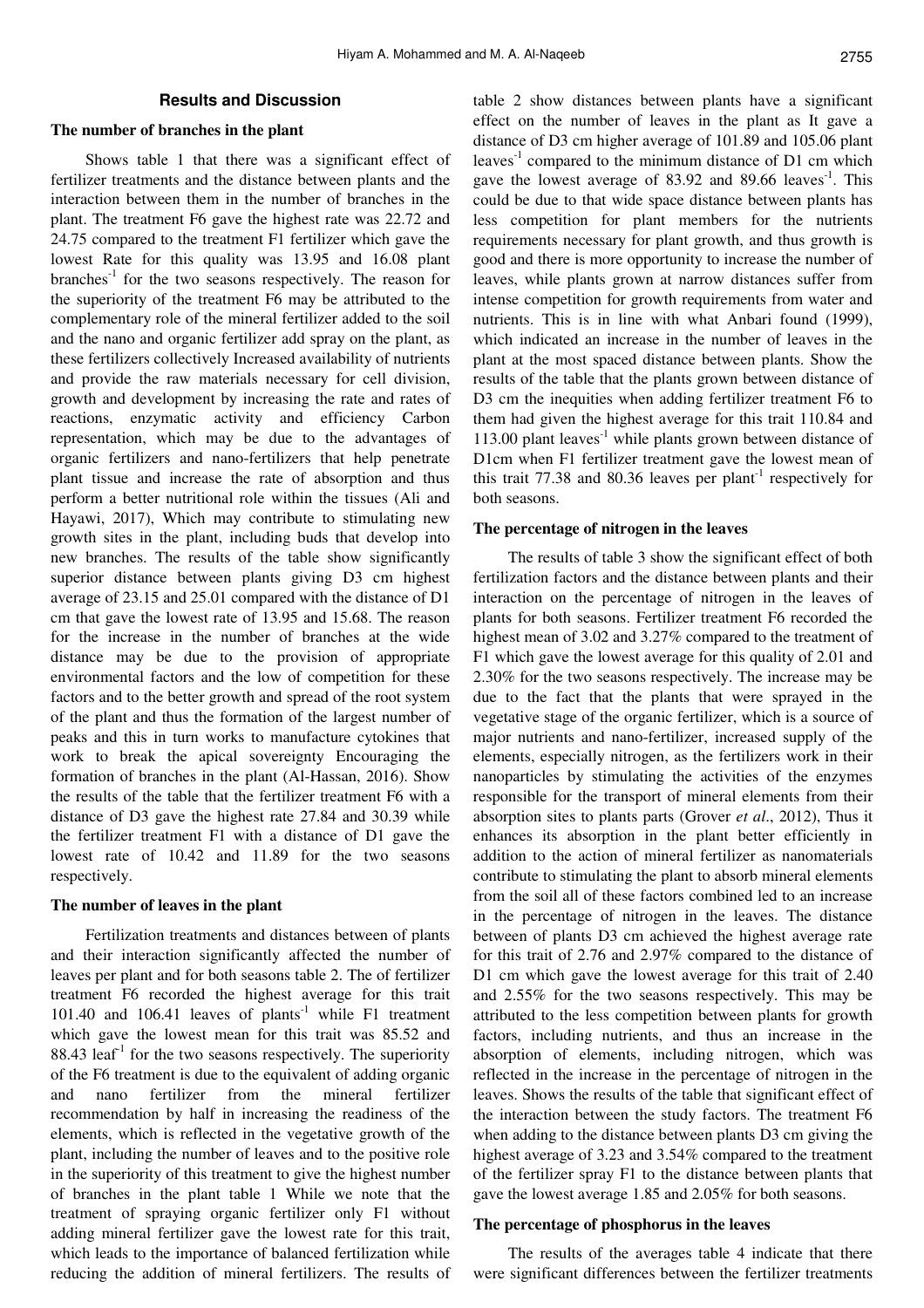and the distance between plants and the interaction between in the percentage of phosphorus in the leaves for the two seasons of the study 2018 and 2019. The fertilizer treatment F6 gave the highest mean for this trait 0.59 and 0.64% compared to the fertilizer treatment F1 which gave the lowest rate for this trait was 0.40 and 0.43% for both seasons respectively. The increase in the percentage of phosphorous may be due to increased supply and increased absorption by the plant, which was reflected in an increase in the percentage of phosphorous in the leaves. The results of the table showed that the distance between plants was D3 cm in giving the highest average for this trait of 0.53 and 0.57% compared to the distance of D1 cm, which gave the lowest average of 0.46 and 0.49% for the two seasons respectively. This may be due to the few of competition between plants at the low density on nutrients, including phosphorous, and thus an increase in absorption and an increase in its percentage. The results of table show the of the significant effect of the interaction between the fertilization treatments and the distance between plants, treatment F6 was when adding it to plants at the distance of D3 cm the highest average of this trait was 0.65 and 0.71% compared to F1 spraying fertilizer when adding it to plants at the distance D1 cm which gave the lowest average was 0.36 and 0.40%.

# **Dry Weight of leaves**

 The results of table 5 show the significant differences between the study factors for both fertilizer treatments and distances between plant and the interaction between them in the dry weight of the leaves and for the two seasons. Fertilizer treatment F6 gave the highest rate of 35.89 and 38.89 g plant<sup>-1</sup> compared to the fertilizer  $F1$  which gave the lowest average of 31.31 and 33.96 g plant-1 for both seasons. The reason for the increase in this may be attributed to the effective contribution of this treatment to the main biological processes within the plant in increasing indicators of vegetative growth, including the number of branches and the number of leaves table 1 and 2, which reflected positively on dry weight .The wide space distance between plants D3 cm, gave highest rate was  $34.34$  and  $37.65$  g plant<sup>-1</sup>, compared with the lowest distance between plants, which gave the lowest average of  $33.00$  and  $33.66$  g plant<sup>-1</sup> seasons, respectively. This is due to an increase in some indicators of vegetative growth, including the number of branches and the number of leaves, which results in increased production of photosynthesis rates and thus an increase in the dry weight of the leaves. This is consistent with what Al-Anbari found (1999). Observed in from the data of the table, significant effect of interaction, treatment F6 gave with a distance of D3 the highest average of 36.76 and 40.00 g plant<sup>-1</sup> while the gave treatment F1 with a distance of D1 the lowest rate was 30.59 and 33.41 g plant<sup>-1</sup>.

#### **Yield leaves**

The results of table 6 show the significant differences for both fertilization treatments and distances between plants and their interaction in the yield leaves and for the two seasons of study. The fertilizer treatment F6 gave highest average of 809.90 and 877.32 kg  $h^{-1}$  compared to fertilizer

treatment F1 which gave the lowest average for this trait, was 706.39 and  $766.79$  kgh<sup>-1</sup> for the two seasons. This increase may be attributed to the superiority of F6 fertilizer treatment in giving it the highest dry weight of leaves table 5, which was reflected in an increase in the yield of the leaves of the plant. The plants grown on distance D1 cm recorded the highest average for this trait and for both seasons it was 879.94 and 950.90 kg  $h^{-1}$  compared to the plants grown at a distance of D3 cm which gave the lowest average of 651.94 and 715.26 kg h<sup>-1</sup>. The treatments achieved (50% NPK mineral + spraying the organic fertilizer + nano- fertilizer) in the plants grown at a distance of D1 cm the highest average was  $931.71$  and  $1.009.31$  kg h<sup>-1</sup>, while the treatments gave (spraying the organic fertilizer to the plants grown at a distance of D3 cm the lowest average for this trait was 612.37 and 660.82 kg.  $h^{-1}$  for the two seasons.

#### **The percentage of alkaloids in the leaves**

The results of table 7 show the significant effect of each of the two study factors and the interaction between them in the percentage of alkaloids in the leaves of the datura and for both seasons. The fertilizer treatment F6 gave the highest rate for this trait of 5.32 and 5.69%, while the fertilizer treatment F1 gave the lowest average of 3.81 and 4.02% for the two seasons respectively. The reason for the increase in this may be due to the role of fertilizers in the treatment of F6 of nutrients, as that of low supply of the elements may lead to Inhibition and reduce the enzymatic activity required for the synthesis of alkaloids (Nasrallah, 2012) and an increase in the percentage of nitrogen and phosphorus in the leaves table 3. The common role of these elements in improving the vital processes necessary for the synthesis of basic compounds in the formation of alkaloids where many studies have indicated the important role of nitrogen in building amino acids is the primary initiator in the synthesis and accumulation of alkaloids (Mondy and Munshi, 1990 and Abu Zaid, 2006) and to the importance of phosphorous in the formation of amino acids through its role in forming the enzymes necessary for the biological reactions of building the amino acids, which reflected positively on raising the efficiency of photosynthesis and increasing its metabolic products, which led to an increase in the dry weight of the leaves and then increasing the first products and its secondary ones alkaloids. A distance of D3 cm between of plants recorded highest average for this trait was 4.90 and 5.19%, compared to a distance of D1 cm that achieved the lowest average of 4.23 and 4.47% for the two seasons respectively, the increase is due to the exploitation of the elements, especially nitrogen, in the synthesis of protein, which in turn converts to the amino acids that are considered the starting agents for the synthesis of alkaloidal compounds (Nassar *et al*., 2015), The interaction a significant effect on the percentage of alkaloids in the leaves, gave treatment F6 with a distance of D3 cm the highest average of 5.69 and 6.12% in which the combination gave treatment F1 with a distance of D1 cm the lowest average was 3.41 and 3.58%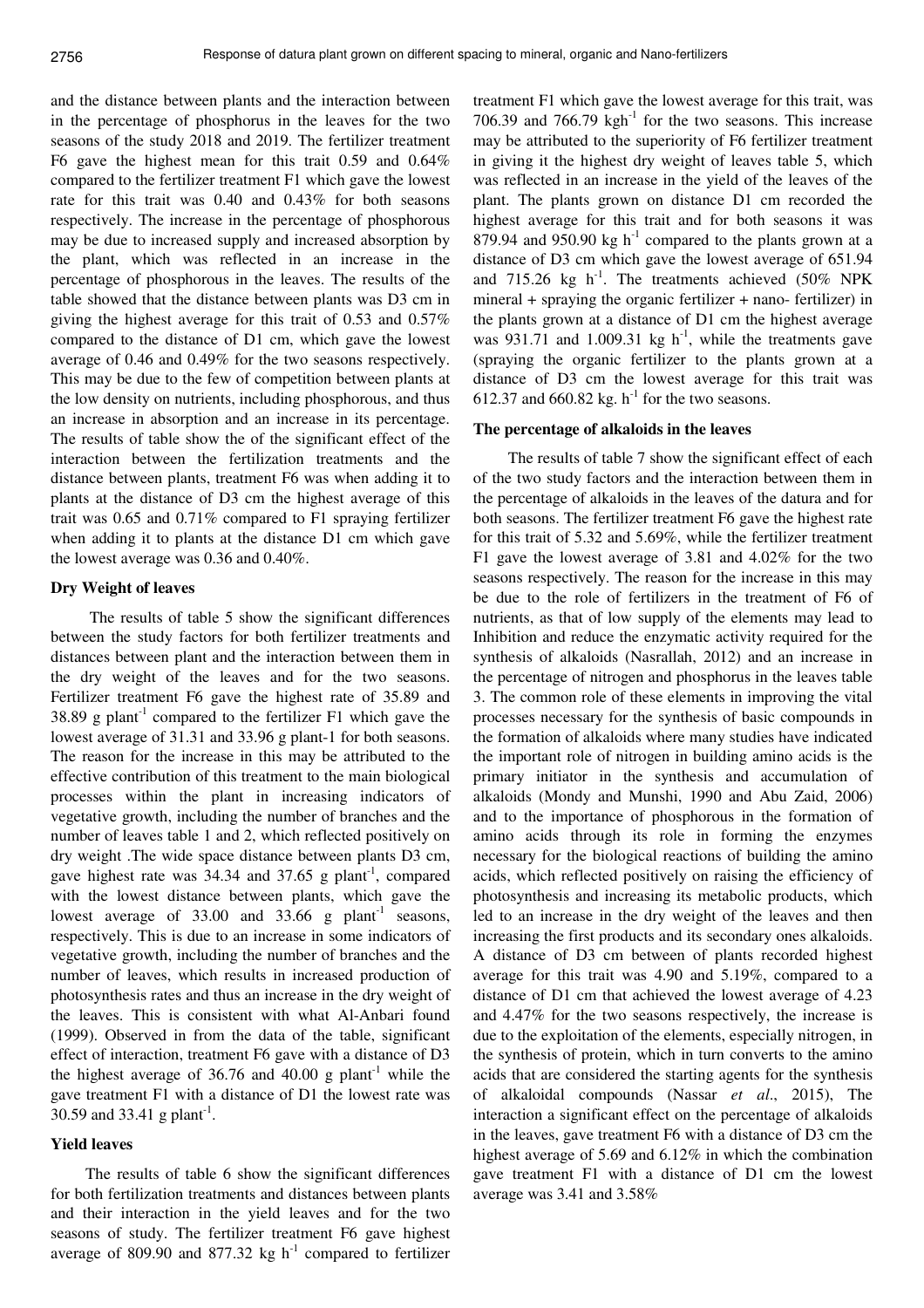|                                              | 2018           |                             |                |             |
|----------------------------------------------|----------------|-----------------------------|----------------|-------------|
| <b>Fertilization treatment</b>               |                | The distance between plants | <b>Mean</b>    |             |
|                                              | D <sub>1</sub> | D2                          | D <sub>3</sub> |             |
| F0(NPK)                                      | 12.36          | 16.49                       | 21.89          | 16.91       |
| Spray humic acid (F1)                        | 10.42          | 13.88                       | 17.56          | 13.95       |
| Spray nano fertilizer (F2)                   | 13.86          | 17.90                       | 22.91          | 18.22       |
| 50NPK+ Spray humic (F3)                      | 12.00          | 16.56                       | 21.73          | 16.76       |
| 50NPK+ Spray nano fertilizer (F4)            | 15.28          | 19.20                       | 24.98          | 19.82       |
| Spray humic $acid + nano$ fertilizer $(F5)$  | 15.00          | 19.43                       | 25.11          | 19.85       |
| $50$ NPK+ Spray nano fertilizer + humic (F6) | 18.70          | 21.62                       | 27.84          | 22.72       |
| <b>LSD 0.05</b>                              | 1.12           |                             |                | 1.05        |
| <b>Mean</b>                                  | 13.95          | 17.87                       | 23.15          |             |
| <b>LSD 0.05</b>                              |                | 0.42                        |                |             |
|                                              | 2019           |                             |                |             |
|                                              |                |                             |                |             |
|                                              |                | The distance between plants |                |             |
| <b>Fertilization treatment</b>               | D <sub>1</sub> | D2                          | D3             | <b>Mean</b> |
| $NPK$ (F0)                                   | 14.25          | 18.50                       | 22.93          | 18.56       |
| Spray humic acid (F1)                        | 11.89          | 15.90                       | 20.46          | 16.08       |
| Spray nano fertilizer (F2)                   | 15.38          | 19.96                       | 24.50          | 19.95       |
| 50NPK+ Spray humic (F3)                      | 14.16          | 18.24                       | 23.14          | 18.51       |
| 50NPK+ Spray nano fertilizer (F4)            | 16.97          | 21.65                       | 26.86          | 21.83       |
| Spray humic $acid + nano$ fertilizer $(F5)$  | 17.00          | 21.54                       | 26.77          | 21.77       |
| $50$ NPK+ Spray nano fertilizer + humic (F6) | 20.11          | 23.74                       | 30.39          | 24.75       |
| <b>LSD 0.05</b>                              |                | 0.86                        |                | 0.71        |
| <b>Mean</b>                                  | 15.68          | 19.93                       | 25.01          |             |

Table 1 : Effect of fertilization treatments and the distance between plants on the number of branches in the plant for the two seasons

|          | Table 2 : Effect of fertilization treatments and the distance between plants on the number of leaves per plant for the two |  |  |  |  |  |  |  |
|----------|----------------------------------------------------------------------------------------------------------------------------|--|--|--|--|--|--|--|
| seasons. |                                                                                                                            |  |  |  |  |  |  |  |

| 2018                                         |                |                             |                |        |  |  |  |
|----------------------------------------------|----------------|-----------------------------|----------------|--------|--|--|--|
| <b>Fertilization treatment</b>               |                | The distance between plants | <b>Mean</b>    |        |  |  |  |
|                                              | $\mathbf{D1}$  | D2                          | D3             |        |  |  |  |
| $F0$ (NPK)                                   | 81.41          | 89.18                       | 97.35          | 89.18  |  |  |  |
| Spray humic acid (F1)                        | 77.38          | 85.52                       | 94.00          | 85.52  |  |  |  |
| Spray nano fertilizer (F2)                   | 83.97          | 92.16                       | 100.68         | 92.16  |  |  |  |
| 50NPK+ Spray humic (F3)                      | 81.25          | 89.08                       | 96.99          | 89.08  |  |  |  |
| 50NPK+ Spray nano fertilizer (F4)            | 86.36          | 95.98                       | 106.76         | 95.98  |  |  |  |
| Spray humic $acid + nano$ fertilizer $(F5)$  | 85.92          | 95.85                       | 106.64         | 95.85  |  |  |  |
| $50NPK +$ Spray nano fertilizer + humic (F6) | 91.14          | 101.40                      | 110.84         | 101.40 |  |  |  |
| <b>LSD 0.05</b>                              |                | 2.40                        | 1.51           |        |  |  |  |
| <b>Mean</b>                                  | 83.92          | 92.41                       | 101.89         |        |  |  |  |
| <b>LSD 0.05</b>                              |                | 0.91                        |                |        |  |  |  |
|                                              | 2019           |                             |                |        |  |  |  |
| <b>Fertilization treatment</b>               |                | The distance between plants | <b>Mean</b>    |        |  |  |  |
|                                              | D <sub>1</sub> | D <sub>2</sub>              | D <sub>3</sub> |        |  |  |  |
| $NPK$ (F0)                                   | 86.95          | 95.23                       | 102.24         | 94.80  |  |  |  |
| Spray humic acid (F1)                        | 80.33          | 91.51                       | 93.42          | 88.43  |  |  |  |
| Spray nano fertilizer (F2)                   | 89.59          | 97.65                       | 105.91         | 97.72  |  |  |  |
| 50NPK+ Spray humic (F3)                      | 87.10          | 94.98                       | 102.41         | 94.83  |  |  |  |
|                                              |                |                             |                |        |  |  |  |
| 50NPK+ Spray nano fertilizer (F4)            | 92.45          | 100.91                      | 109.16         | 100.84 |  |  |  |
| Spray humic $acid + nano$ fertilizer $(F5)$  | 92.37          | 101.00                      | 109.28         | 100.88 |  |  |  |
| $50NPK +$ Spray nano fertilizer + humic (F6) | 98.83          | 107.39                      | 113.00         | 106.41 |  |  |  |
| <b>LSD 0.05</b>                              |                | 2.36                        |                | 1.77   |  |  |  |
| <b>Mean</b>                                  | 105.06         | 98.38                       | 89.66          |        |  |  |  |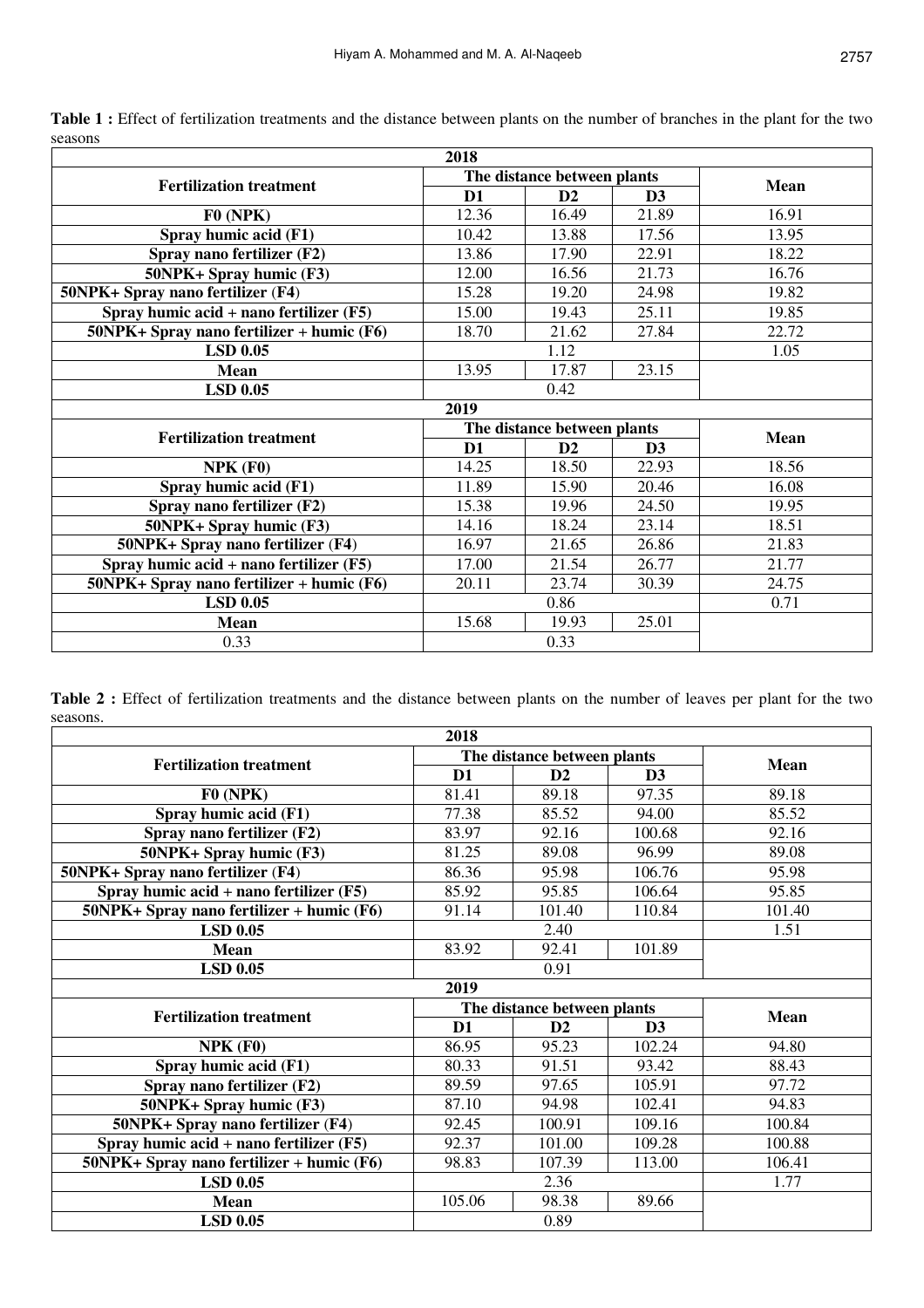|                                              | 2018           |                             |             |      |
|----------------------------------------------|----------------|-----------------------------|-------------|------|
| <b>Fertilization treatment</b>               |                | The distance between plants | <b>Mean</b> |      |
|                                              | D <sub>1</sub> | D2                          | D3          |      |
| F0(NPK)                                      | 2.27           | 2.42                        | 2.53        | 2.41 |
| Spray humic acid (F1)                        | 1.85           | 1.98                        | 2.19        | 2.01 |
| Spray nano fertilizer (F2)                   | 2.42           | 2.57                        | 2.69        | 2.56 |
| 50NPK+ Spray humic (F3)                      | 2.33           | 2.49                        | 2.60        | 2.47 |
| 50NPK+ Spray nano fertilizer (F4)            | 2.59           | 2.80                        | 3.07        | 2.82 |
| Spray humic $acid + nano$ fertilizer $(F5)$  | 2.56           | 2.73                        | 3.01        | 2.77 |
| $50NPK +$ Spray nano fertilizer + humic (F6) | 2.75           | 3.08                        | 3.23        | 3.02 |
| <b>LSD 0.05</b>                              |                | 0.11                        | 0.07        |      |
| <b>Mean</b>                                  | 2.40           | 2.58                        | 2.76        |      |
| <b>LSD 0.05</b>                              |                | 0.04                        |             |      |
|                                              | 2019           |                             |             |      |
| <b>Fertilization treatment</b>               |                | The distance between plants | <b>Mean</b> |      |
|                                              | D <sub>1</sub> | D2                          | D3          |      |
| $NPK$ (F0)                                   | 2.43           | 2.59                        | 2.73        | 2.58 |
| Spray humic acid (F1)                        | 2.05           | 2.34                        | 2.50        | 2.30 |
| Spray nano fertilizer (F2)                   | 2.58           | 2.74                        | 2.87        | 2.73 |
| 50NPK+ Spray humic (F3)                      | 2.44           | 2.61                        | 2.73        | 2.59 |
| 50NPK+ Spray nano fertilizer (F4)            | 2.75           | 2.90                        | 3.24        | 2.97 |
| Spray humic $acid + nano$ fertilizer $(F5)$  | 2.69           | 2.91                        | 3.21        | 2.94 |
| $50NPK +$ Spray nano fertilizer + humic (F6) | 2.93           | 3.34                        | 3.54        | 3.27 |
| <b>LSD 0.05</b>                              |                |                             |             | 0.09 |
| <b>Mean</b>                                  | 2.55           | 2.77                        | 2.97        |      |
|                                              |                |                             |             |      |

**Table 3 :** Effect of fertilization treatments and the distance between plants on percentage of nitrogen in the leaves for the two seasons.

**Table 4 :** Effect of fertilization treatments and the distance between plants on percentage of phosphorus in the leaves for the two seasons.

|                                              | 2018                        |                             |             |      |
|----------------------------------------------|-----------------------------|-----------------------------|-------------|------|
| <b>Fertilization treatment</b>               |                             | The distance between plants | <b>Mean</b> |      |
|                                              | D <sub>1</sub>              | D2                          | D3          |      |
| F0(NPK)                                      | 0.42                        | 0.45                        | 0.47        | 0.45 |
| Spray humic acid (F1)                        | 0.36                        | 0.40                        | 0.44        | 0.40 |
| Spray nano fertilizer (F2)                   | 0.47                        | 0.49                        | 0.52        | 0.49 |
| 50NPK+ Spray humic (F3)                      | 0.43                        | 0.46                        | 0.48        | 0.46 |
| 50NPK+ Spray nano fertilizer (F4)            | 0.50                        | 0.54                        | 0.59        | 0.54 |
| Spray humic acid + nano fertilizer $(F5)$    | 0.49                        | 0.53                        | 0.58        | 0.53 |
| $50NPK+$ Spray nano fertilizer + humic (F6)  | 0.53                        | 0.60                        | 0.65        | 0.59 |
| $LSD$ 0.05                                   |                             | 0.03                        | 0.02        |      |
| <b>Mean</b>                                  | 0.46                        | 0.50                        | 0.53        |      |
| <b>LSD 0.05</b>                              |                             | 0.01                        |             |      |
|                                              | 2019                        |                             |             |      |
| <b>Fertilization treatment</b>               | The distance between plants | <b>Mean</b>                 |             |      |
|                                              | D <sub>1</sub>              | D2                          | D3          |      |
| $NPK$ (F0)                                   | 0.45                        | 0.49                        | 0.52        | 0.49 |
| Spray humic acid (F1)                        | 0.40                        | 0.42                        | 0.46        | 0.43 |
| Spray nano fertilizer (F2)                   | 0.47                        | 0.50                        | 0.53        | 0.50 |
| 50NPK+ Spray humic (F3)                      | 0.48                        | 0.52                        | 0.54        | 0.51 |
| 50NPK+ Spray nano fertilizer (F4)            | 0.54                        | 0.58                        | 0.64        | 0.59 |
| Spray humic $acid + nano$ fertilizer $(F5)$  | 0.53                        | 0.57                        | 0.63        | 0.57 |
| $50NPK +$ Spray nano fertilizer + humic (F6) | 0.57                        | 0.65                        | 0.71        | 0.64 |
| <b>LSD 0.05</b>                              |                             | 0.03                        |             | 0.02 |
| <b>Mean</b>                                  | 0.49                        | 0.53                        | 0.57        |      |
| <b>LSD 0.05</b>                              |                             | 0.01                        |             |      |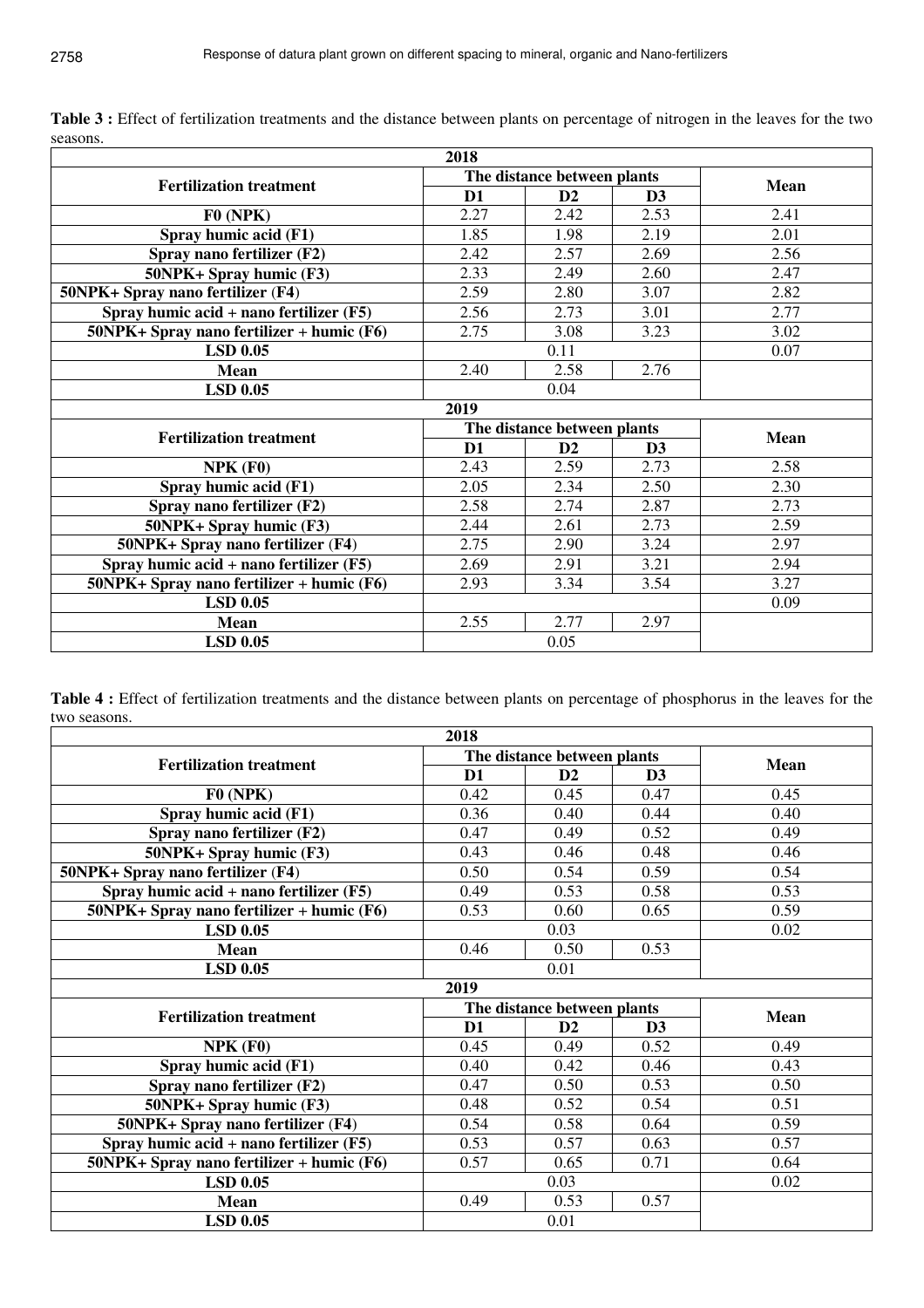| 2018           |             |                |                                                            |
|----------------|-------------|----------------|------------------------------------------------------------|
|                | <b>Mean</b> |                |                                                            |
| D <sub>1</sub> | D2          | D3             |                                                            |
| 32.19          | 32.66       | 33.31          | 32.72                                                      |
| 30.59          | 31.10       | 32.23          | 31.31                                                      |
| 33.35          | 33.97       | 34.68          | 34.00                                                      |
| 32.22          | 32.75       | 33.43          | 32.80                                                      |
| 33.89          | 34.90       | 34.96          | 34.58                                                      |
| 33.81          | 34.87       | 35.00          | 34.56                                                      |
| 34.94          | 35.98       | 36.76          | 35.89                                                      |
|                |             | 0.36           |                                                            |
| 33.00          | 33.75       | 34.34          |                                                            |
|                | 0.17        |                |                                                            |
| 2019           |             |                |                                                            |
|                | <b>Mean</b> |                |                                                            |
| $\mathbf{D}$   | D2          | D <sub>3</sub> |                                                            |
| 34.10          | 35.28       | 36.34          | 35.24                                                      |
| 33.41          | 33.69       | 34.78          | 33.96                                                      |
| 36.58          | 37.48       | 38.16          | 37.41                                                      |
| 34.17          | 35.31       | 36.45          | 35.31                                                      |
| 36.78          | 37.94       | 38.87          | 37.86                                                      |
| 36.73          | 37.91       | 38.92          | 37.85                                                      |
| 37.85          | 38.82       | 40.00          | 38.89                                                      |
|                | 0.41        |                | 0.38                                                       |
| 35.66          | 36.63       | 37.65          |                                                            |
|                |             |                |                                                            |
|                |             | 0.44<br>0.16   | The distance between plants<br>The distance between plants |

**Table 5 :** Effect of fertilization treatments and the distance between plants on dry weight of leaves for the two seasons.

**Table 6 :** Effect of fertilization treatments and the distance between plants on yield leaves for the two seasons.

|                                                 | 2018                        |                |                |        |
|-------------------------------------------------|-----------------------------|----------------|----------------|--------|
| <b>Fertilization treatment</b>                  | The distance between plants | <b>Mean</b>    |                |        |
|                                                 | D1                          | D2             | D3             |        |
| F0(NPK)                                         | 858.38                      | 725.77         | 629.47         | 737.87 |
| Spray humic acid (F1)                           | 815.71                      | 691.10         | 612.37         | 706.39 |
| Spray nano fertilizer (F2)                      | 889.31                      | 754.88         | 658.91         | 767.70 |
| 50NPK+ Spray humic (F3)                         | 859.17                      | 727.77         | 635.17         | 740.70 |
| 50NPK+ Spray nano fertilizer (F4)               | 903.71                      | 775.55         | 664.24         | 781.16 |
| Spray humic $\alpha$ cid + nano fertilizer (F5) | 901.57                      | 774.88         | 665.00         | 780.48 |
| $50NPK + Spray$ nano fertilizer + humic (F6)    | 931.71                      | 799.55         | 698.44         | 809.90 |
| <b>LSD 0.05</b>                                 |                             | 16.11          |                | 12.73  |
| <b>Mean</b>                                     | 879.94                      | 749.93         | 651.94         |        |
| <b>LSD 0.05</b>                                 |                             |                |                |        |
|                                                 | 2019                        |                |                |        |
| <b>Fertilization treatment</b>                  | The distance between plants | <b>Mean</b>    |                |        |
|                                                 | D <sub>1</sub>              | D <sub>2</sub> | D <sub>3</sub> |        |
| $NPK$ (F0)                                      | 909.31                      | 783.99         | 690.46         | 794.59 |
| Spray humic acid (F1)                           | 890.91                      | 748.65         | 660.82         | 766.79 |
| Spray nano fertilizer (F2)                      | 975.44                      | 832.88         | 725.04         | 844.45 |
| 50NPK+ Spray humic (F3)                         | 911.17                      | 784.66         | 692.55         | 796.13 |
| 50NPK+ Spray nano fertilizer (F4)               | 980.77                      | 843.10         | 738.53         | 854.13 |
| Spray humic $\alpha$ cid + nano fertilizer (F5) | 979.44                      | 842.43         | 739.48         | 853.78 |
| 50NPK+ Spray nano fertilizer + humic (F6)       | 1.009.31                    | 862.65         | 760.00         | 877.32 |
| <b>LSD 0.05</b>                                 |                             |                |                | 9.80   |
| <b>Mean</b>                                     | 950.90                      | 814.05         | 715.26         |        |
| <b>LSD 0.05</b>                                 |                             |                |                |        |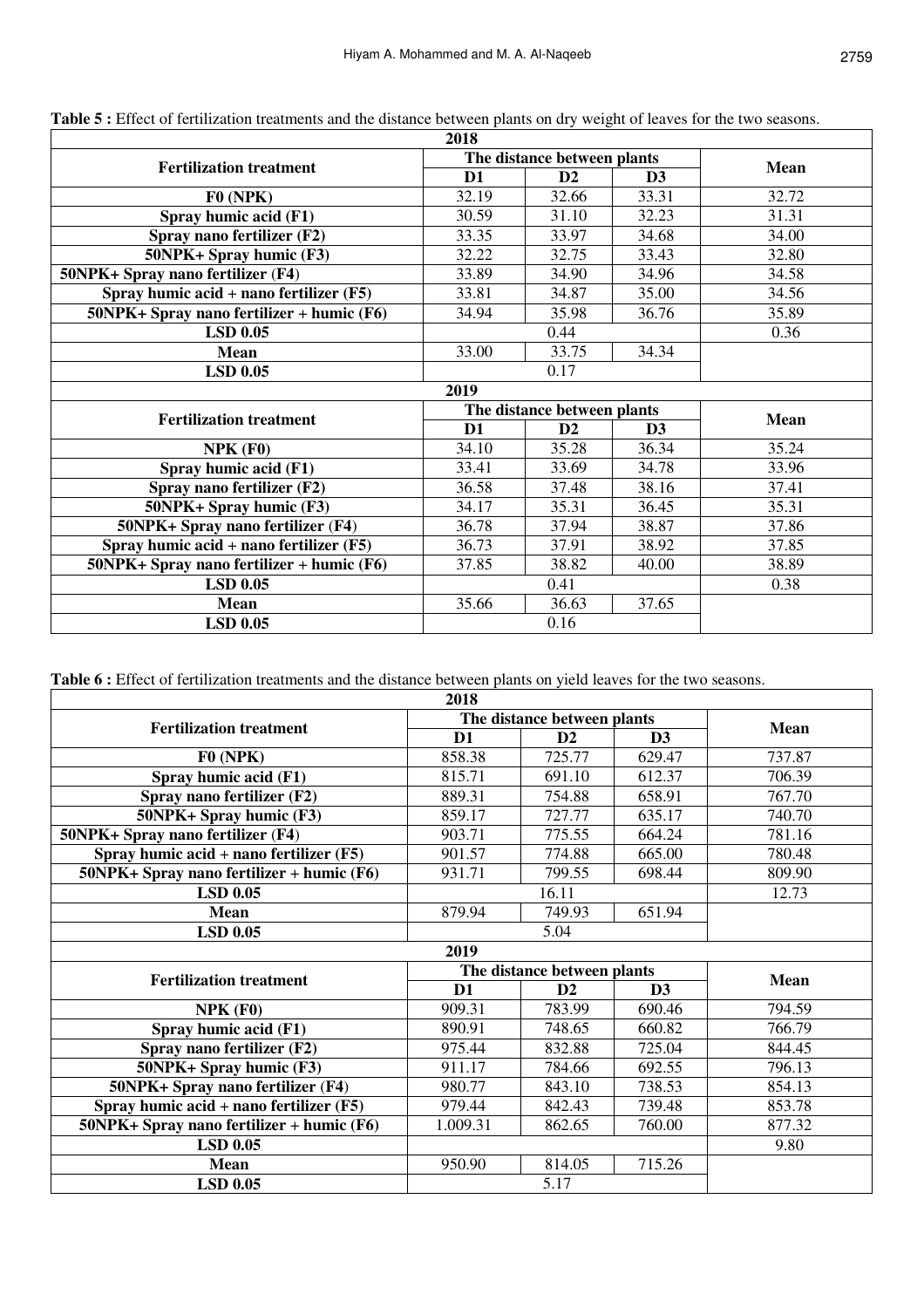|                                              | 2018                        |               |      |      |
|----------------------------------------------|-----------------------------|---------------|------|------|
| <b>Fertilization treatment</b>               | The distance between plants | <b>Mean</b>   |      |      |
|                                              | D <sub>1</sub>              | $\mathbf{D2}$ | D3   |      |
| F0(NPK)                                      | 4.01                        | 4.28          | 4.52 | 4.27 |
| Spray humic acid (F1)                        | 3.41                        | 3.88          | 4.14 | 3.81 |
| Spray nano fertilizer (F2)                   | 4.28                        | 4.53          | 4.75 | 4.52 |
| 50NPK+ Spray humic (F3)                      | 4.04                        | 4.31          | 4.51 | 4.29 |
| 50NPK+ Spray nano fertilizer (F4)            | 4.53                        | 4.80          | 5.37 | 4.90 |
| Spray humic $acid + nano$ fertilizer $(F5)$  | 4.52                        | 4.81          | 5.32 | 4.88 |
| $50NPK +$ Spray nano fertilizer + humic (F6) | 4.85                        | 5.43          | 5.69 | 5.32 |
| <b>LSD 0.05</b>                              |                             | 0.14          |      |      |
| <b>Mean</b>                                  | 4.23                        | 4.58          | 4.90 |      |
| <b>LSD 0.05</b>                              |                             |               |      |      |
|                                              | 2019                        |               |      |      |
| <b>Fertilization treatment</b>               | The distance between plants | <b>Mean</b>   |      |      |
|                                              | D <sub>1</sub>              | D2            | D3   |      |
| NPK(F0)                                      | 4.23                        | 4.51          | 4.77 | 4.50 |
| Spray humic acid (F1)                        | 3.58                        | 4.09          | 4.37 | 4.02 |
| Spray nano fertilizer (F2)                   | 4.51                        | 4.78          | 5.01 | 4.77 |
| 50NPK+ Spray humic (F3)                      | 4.26                        | 4.55          | 4.76 | 4.52 |
| 50NPK+ Spray nano fertilizer (F4)            | 4.81                        | 5.06          | 5.66 | 5.18 |
| Spray humic $acid + nano$ fertilizer $(F5)$  | 4.77                        | 5.08          | 5.61 | 5.15 |
| $50$ NPK+ Spray nano fertilizer + humic (F6) | 5.12                        | 5.82          | 6.12 | 5.69 |
| <b>LSD 0.05</b>                              |                             | 0.25          |      | 0.16 |
|                                              |                             |               |      |      |
| <b>Mean</b>                                  | 4.47                        | 4.84<br>0.09  | 5.19 |      |

**Table 7 :** Effect of fertilization treatments and the distance between plants on percentage of in the alkaloids in the leaves for the two seasons.

## **Conclusion**

The spraying of liquid nano-fertilization for nitrogen, phosphorus and potassium on the vegetative system of the datura plant has given good results than adding the elements to the soil according to the previous recommendations and this is due to increased absorption by the plant and less loss of soil or volatilization, which was reflected in the improvement of growth indicators and increase of materials effective. The addition of humic acid with half the amount of mineral fertilizer has given similar results to add the full fertilizer dose of mineral fertilizer according to the recommendations, which indicates the possibility of dispensing half of the amount of mineral fertilizer and save effort, money and reduce pollution, when the humic acid is available as an organic fertilizer and the liquid nano-fertilizer for nitrogen, phosphorus and potassium can be used with half of the recommended mineral fertilizer amount to increase the transport and absorption of the elements and thus be a substitute for the use of mineral fertilizer in the recommended amount to avoid pollution and save effort and money while increasing the growth and outcome indicators and the percentage active substances in leaves, the increase in the percentage of alkaloids at the wide distance means that the plant has benefited from the low of competition by increasing improve of the basic elements, especially nitrogen, and thus affecting its content of active substances.

### **References**

- Abu Zaid, Al-Shahat Nasr (2006). Alkaloids In Medicinal Plants and Their Pharmacological and Curative Importance. House of Books for Publishing and Distribution.
- Al-Anbari, M.A.B. (1999). Study of the effect of distances between plant different on growth characteristics and

active substance of two types of Datura spp. Master Thesis. Field Crops Section. College of Agriculture. Baghdad University.

- Al-Hassan, I.I.S. (2016). Effect of plant density and potassium sulfate spraying on the growth and yield of anise plant *Pimpinella anisum* L. Basra Journal of Agricultural Sciences, 29(2): 561 – 573.
- Al-Hatimi, K.; Khashan, T. and Al-Alwani, B.A.M. (2009). The combined effect of gibberellins  $GA_3$  and temperature on germination rate and the development of feather and root growth in Datura metel Mill and *Dtura innoxia* Linn. types. Karbala University Journal for Scientific,  $7(1)$ :  $42 - 48$ .
- Al-Humaid, A.I. (2003). Effect of compound fertilization on growth and alkaloids of datura (*Datura innoxia* Mill) plants. Journal of Agriculture and Rural Development in the Tropics and Subtropics. 104(2): 151–165.
- Ali, Nour Al-Din Shawqi, Hayawi and Yawah Al-Jodhry (2017). Nanotechnology applications of micronutrients in agricultural production. Reference article. Iraqi Journal of Agricultural Sciences, 48(4): 984-990.
- Al-Qaisi, Muhammad Abdul-Sattar Abdul-Jabbar Ja'ata (2015). The effect of adding humic acid and spraying some elements in physiological traits, seed yield and active substance in the leaves of *Datura stramonium* L. Master Thesis College of Agriculture. Tikrit University.
- Al-Qaisi, Muhammad Abdul-Sattar Abdul-Jabbar Ja'atah and Al-Muhammadi, A.N. (2016). The effect of humic acid and spry of iron and zinc on the growth and yield of the *Datura stramonium* L. plant. Tikrit Journal of Agricultural Sciences, 16(3): 51 - 60.
- Al-Mahdawi, A.Y.H. (2004). Effect of nitrogen levels on growth, yield and alkaloids of three types: *Datura stramonium L., Datura innoxia* M. and *Datura metel* L.